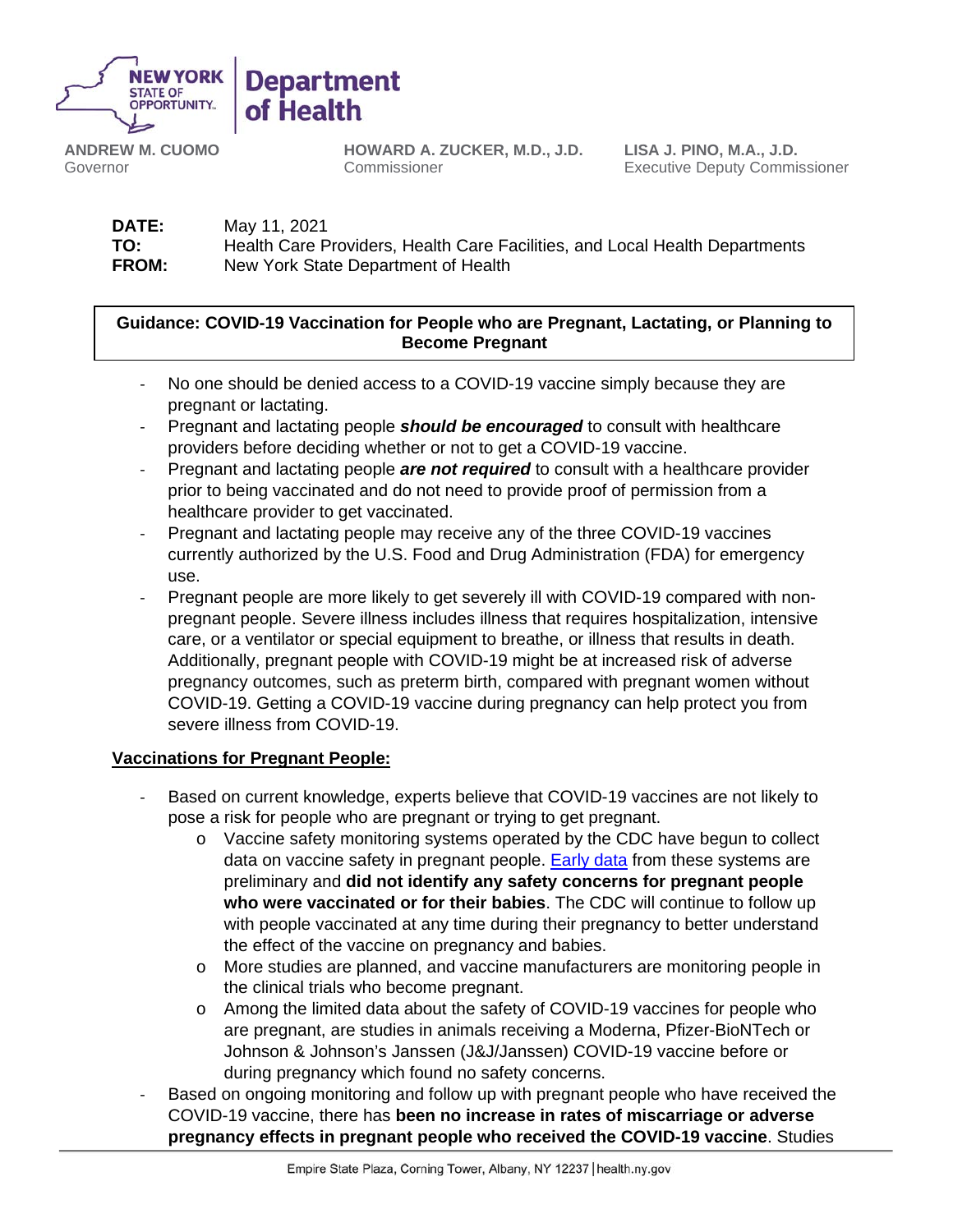on the impact of COVID-19 vaccination and pregnancy outcomes are continuing and findings will be updated as more information becomes available.

- If pregnant people have questions about getting vaccinated, a discussion with a healthcare provider might help them make an informed decision. If someone is pregnant or thinking about becoming pregnant, healthcare providers should discuss the risk to the pregnant person of getting COVID-19 and their increased risk of severe illness if they become ill. A vaccine may protect pregnant people from severe illness, which can help both the pregnant person and their fetus.
- A healthcare provider may want to discuss the following considerations with pregnant patients when deciding whether or not to be vaccinated:
	- o The level of virus activity/positivity rate within their community.
	- o Likelihood of COVID-19 exposure within their community, especially based on their occupation.
	- o Risk of COVID-19 to pregnant people and potential risks to pregnancy/fetus.
- Discussion about vaccination with pregnant people can present an important opportunity to discuss the importance of overall prevention measures (i.e. hand washing, physical distancing, mask wearing) as well as vaccinations.
- More information on the impact and considerations for pregnant people and COVID-19 vaccination can be found here:
	- o *MotherToBaby: supported by the CDC, MotherToBaby experts are available to answer questions chat. The free and confidential services is available Monday – Friday, 8 a.m. to 5 p.m. (local time).* 
		- *To reach MotherToBaby :Call 1-866-626-6847 or chat live or send an email to [MotherToBaby:](https://mothertobaby.org/) https://mothertobaby.org/*
	- o *[https://www.acog.org/clinical/clinical-guidance/practice](https://www.acog.org/clinical/clinical-guidance/practice-advisory/articles/2020/12/vaccinating-pregnant-and-lactating-patients-against-covid-19)[advisory/articles/2020/12/vaccinating-pregnant-and-lactating-patients-against](https://www.acog.org/clinical/clinical-guidance/practice-advisory/articles/2020/12/vaccinating-pregnant-and-lactating-patients-against-covid-19)[covid-19](https://www.acog.org/clinical/clinical-guidance/practice-advisory/articles/2020/12/vaccinating-pregnant-and-lactating-patients-against-covid-19)*
	- o *[https://www.cdc.gov/coronavirus/2019-ncov/need-extra-precautions/pregnant](https://www.cdc.gov/coronavirus/2019-ncov/need-extra-precautions/pregnant-people.html)[people.html](https://www.cdc.gov/coronavirus/2019-ncov/need-extra-precautions/pregnant-people.html)*
- **Pregnant people who receive a COVID-19 vaccine can help increase our understanding of the impact of the vaccine and pregnancy by participating in the v-safe pregnancy registry:**

*V-Safe is CDC's smartphone-based tool that uses text messaging and web surveys to provide personalized health check-ins after vaccination. A [v-safe](https://www.cdc.gov/coronavirus/2019-ncov/vaccines/safety/vsafepregnancyregistry.html)  [pregnancy registry](https://www.cdc.gov/coronavirus/2019-ncov/vaccines/safety/vsafepregnancyregistry.html) has been established to gather information on the health of pregnant people who have received a COVID-19 vaccine. If people enrolled in vsafe report that they were pregnant at the time of vaccination or after vaccination, the registry staff might contact them to learn more. Participation is voluntary and participants may opt out at any time. [https://www.cdc.gov/coronavirus/2019](https://www.cdc.gov/coronavirus/2019-ncov/vaccines/safety/vsafe.html) [ncov/vaccines/safety/vsafe.html](https://www.cdc.gov/coronavirus/2019-ncov/vaccines/safety/vsafe.html)* 

### **Vaccinations for Lactating People:**

COVID-19 vaccines should be offered to lactating individuals similar to non-lactating individuals. Clinical trials for COVID-19 vaccines which are currently authorized did not include people who were breastfeeding.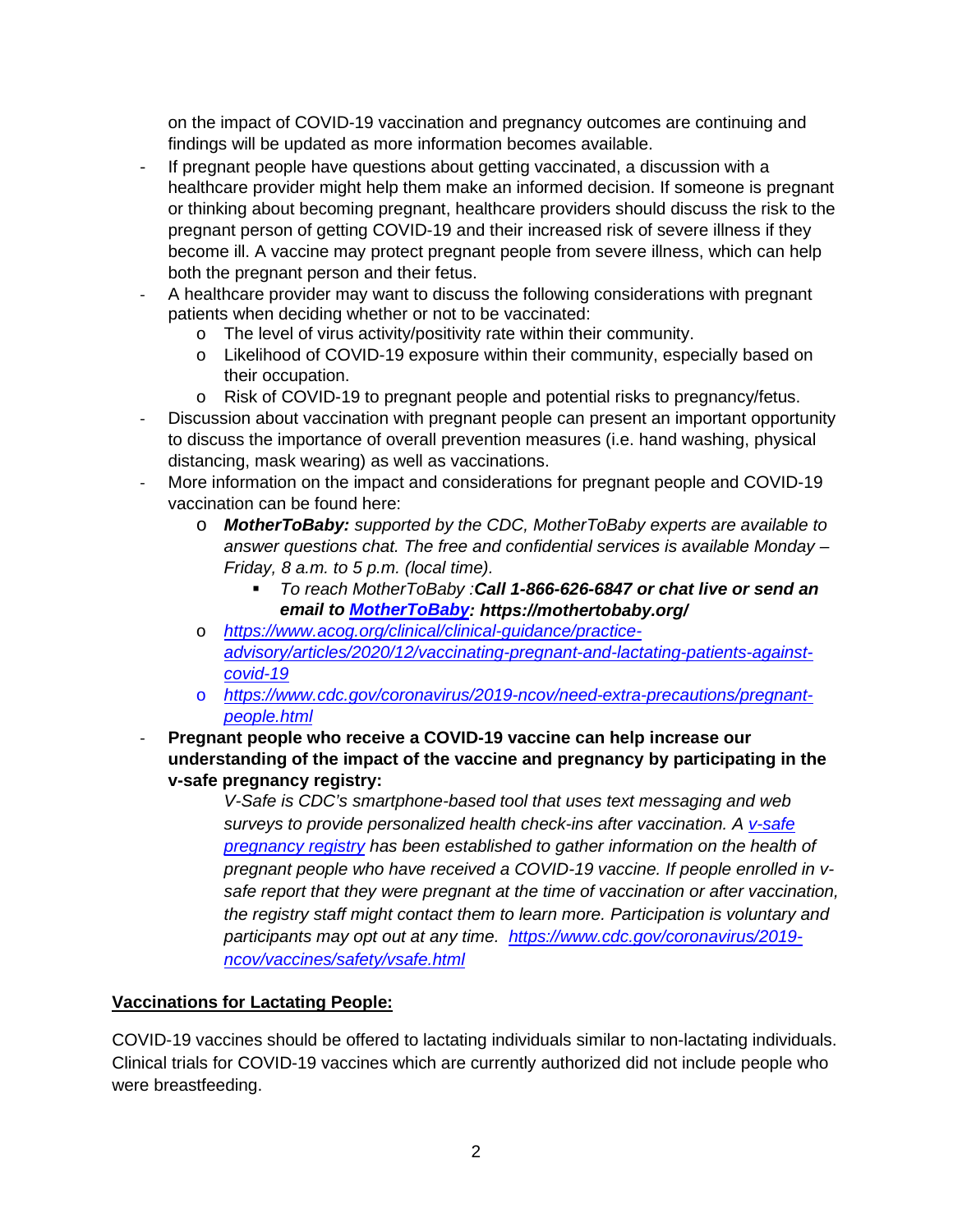- There is currently no data on the safety of COVID-19 vaccines in lactating people or the effects of the vaccine on the breastfed infant or milk production/excretion.
- If a lactating person is part of a group who is recommended (e.g. healthcare personnel) to receive the COVID-19 vaccine, they may choose to be vaccinated with any of the three COVID-19 vaccines currently authorized by the U.S. Food and Drug Administration (FDA) for emergency use.

## **Vaccinations for People Who Would Like to Have a Baby:**

If a patient is currently trying to get pregnant, or wants to get pregnant sometime in the future, they can receive any of the COVID-19 vaccines currently authorized for emergency use.

- There is no evidence that any vaccines, including COVID-19 vaccines, cause fertility problems.
- CDC does not recommend routine pregnancy testing before COVID-19 vaccination.
- If a patient receives the COVID-19 vaccine, they do not need to avoid pregnancy after being vaccinated.
- Scientists are continuing to study COVID-19 vaccines for any side effects and will continue to report findings as they become available.

# **Frequently Asked Questions:**

- Q. Is it true that some of the COVID-19 vaccines can impact a person's fertility?
- A: *There is no evidence that any of the COVID-19 vaccines impact fertility. If someone is trying to get pregnant now or wants to become pregnant in the future, they may receive a COVID-19 vaccine. There is currently no evidence that any vaccines, including COVID-19 vaccines, cause fertility problems.*
- Q: Are pregnant people required to consult a doctor before getting a COVID-19 vaccine?
- A: *Pregnant people are encouraged to talk with their health care provider before getting vaccinated to discuss any concerns and the risk of COVID-19 infection for pregnant people. However, pregnant people are not required to talk to a health care provider if they do not wish to, and pregnant people are not required to provide a doctor's note in order to get vaccinated.*
- Q: Do pregnant people have to provide written proof of physician approval to get a COVID-19 vaccine?
- A: *No. Pregnant people do not need to provide a doctor's note or any other documentation in order to get the COVID-19 vaccine. Staff at the vaccination site will inform the pregnant person they may consult with a healthcare provider if they wish, but they should not delay vaccination if the pregnant person requests vaccination and is otherwise eligible.*
- Q: Are the various COVID-19 vaccines safe for pregnant people?